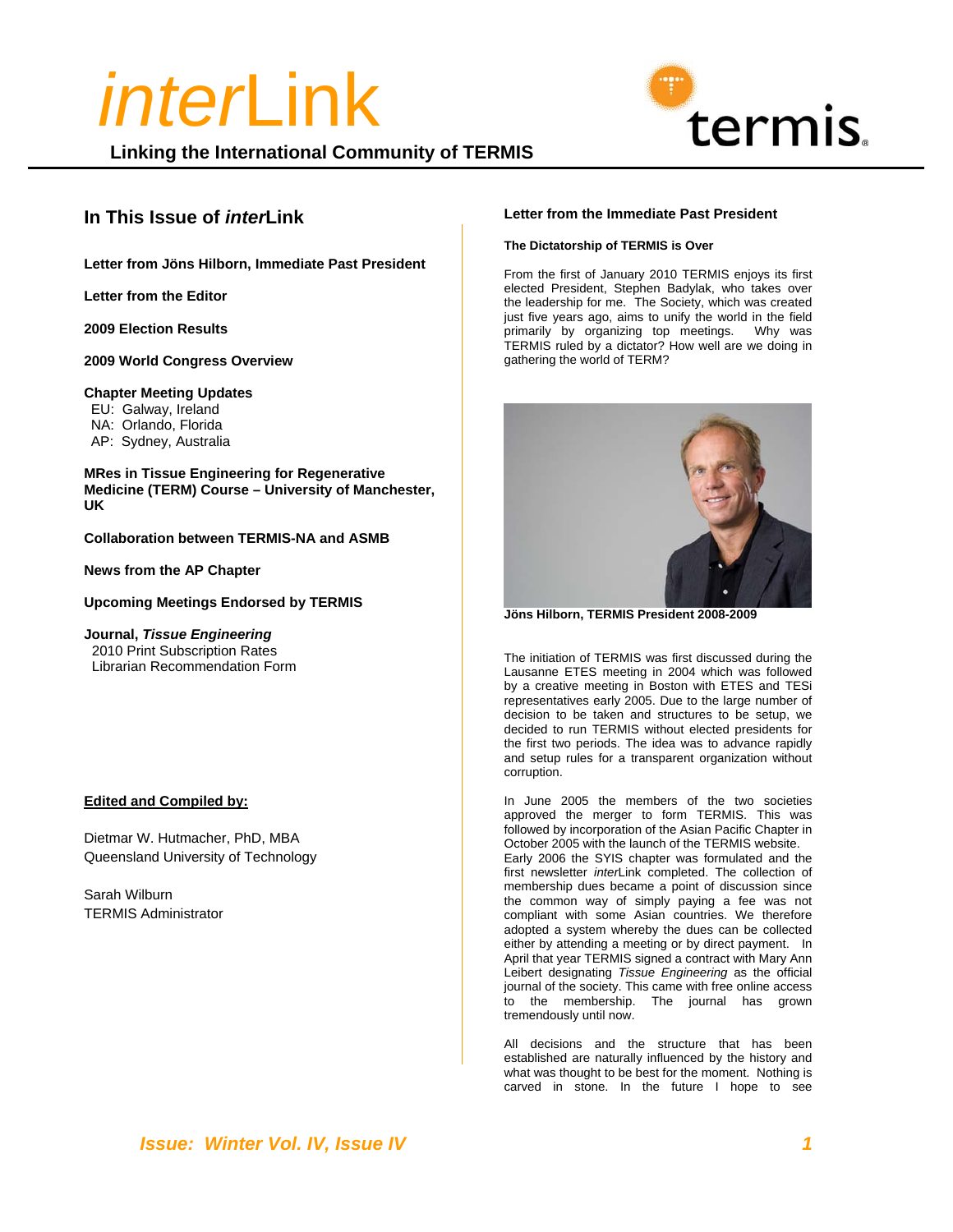



improvements and new initiatives to adapt with new challenges and opportunities.

The TERMIS meetings have evolved as the major meetings in the field with a steady growing number of participants, Figure 1 and members, Figure 2. Hosting such a meeting is a major responsibility but also rewarding in terms of recognition.



**Figure 1.** The number of participants in TERMIS meetings is growing. The persons that have assumed the host responsibilities have been Alan Russell and Gerjo van Osch (2006), Teru Okano, Michael Sefton & Molly Shoichet and Robert Brown (2007), Hsing-Wen Sung, Rui Reis, Anthony Ratcliffe, Robert Sah & Bill Tawil (2008) and Hai Bang Lee (2009).



**Figure 2**. The number of TERMIS members has steadily increased from 1000 in 2005 to over 3000 in 2009. The distribution of members is fairly even over the three chapters NA, AP, and EU.

Importantly with this large number of meeting participants and members it is possible to organize high quality meetings at a reasonable cost. The TERMIS-EU and TERMIS-NA has set up their own legal entities with bank accounts and has now some funds available to support selected activities like travel grants for students etc. Moreover, being own legal entities the individual chapters may apply for funding in their respective region based on initiatives from their members.

The TERMIS-AP board has also expressed their ambition to set up similar legal structure for the Asian region which is important for coherence and actions in Asia.

**TERMIS is the world largest and leading society in the field.** TERMIS is growing and open to ideas and encourages initiatives and actions by and from its members that like to take advantage of its membership. Examples of activities in outside the major meetings are:

#### 9 **Cell Patient Survey**

In October 2008, Ivan Martin proposed to the TERMIS Governing Board and the EU Chapter that the EU Chapter become involved, along with the International

Society of Cellular Therapy (ISCT-Europe), and of the International Cartilage Repair Society (ICRS), have joined forces with the European group for Blood and Marrow Transplantation (EBMT) and the EUropean League Against Rheumatism (EULAR) to<br>establish a comprehensive, comprehensive, quantitative map of patients



being treated in Europe with specific cell types, sorted by the cell processes and delivery modes used.

The survey sheet has been distributed to the TERMIS-EU membership in both 2008 and 2009. The program is expected to establish a comprehensive, quantitative map of how many patients are being treated with which cell type, cell process and delivery mode.

#### 9 **TERMIS Sessions Organized at Other Society Meetings**

The TERMIS Governing Board unanimously agreed that the Chapters should contact other societies interested in TE/RM research to increase the exposure of the Society. The TERMIS-EU and NA chapters have been working with the ISSCR, ASMB, ICRS, ISCT-EU, to name a few, to organize sessions at these various meetings and have offered these organizations to do the same at the respective TERMIS meeting.

#### 9 **SYIS**

The student and young investigator section (SYIS) has been very involved in the planning of various student activities that are held during the annual chapter meetings and the World Congress. The students work closely with the local meeting chair to coordinate student sessions, such as: Student-Meet-Mentor, Career Development, Oral & Poster Competition, Student Travel Awards, SYIS Business Meeting and a Social Program.

#### 9 **Summer schools**

The EU Chapter has been involved with the organization of a Summer School to encourage student participation.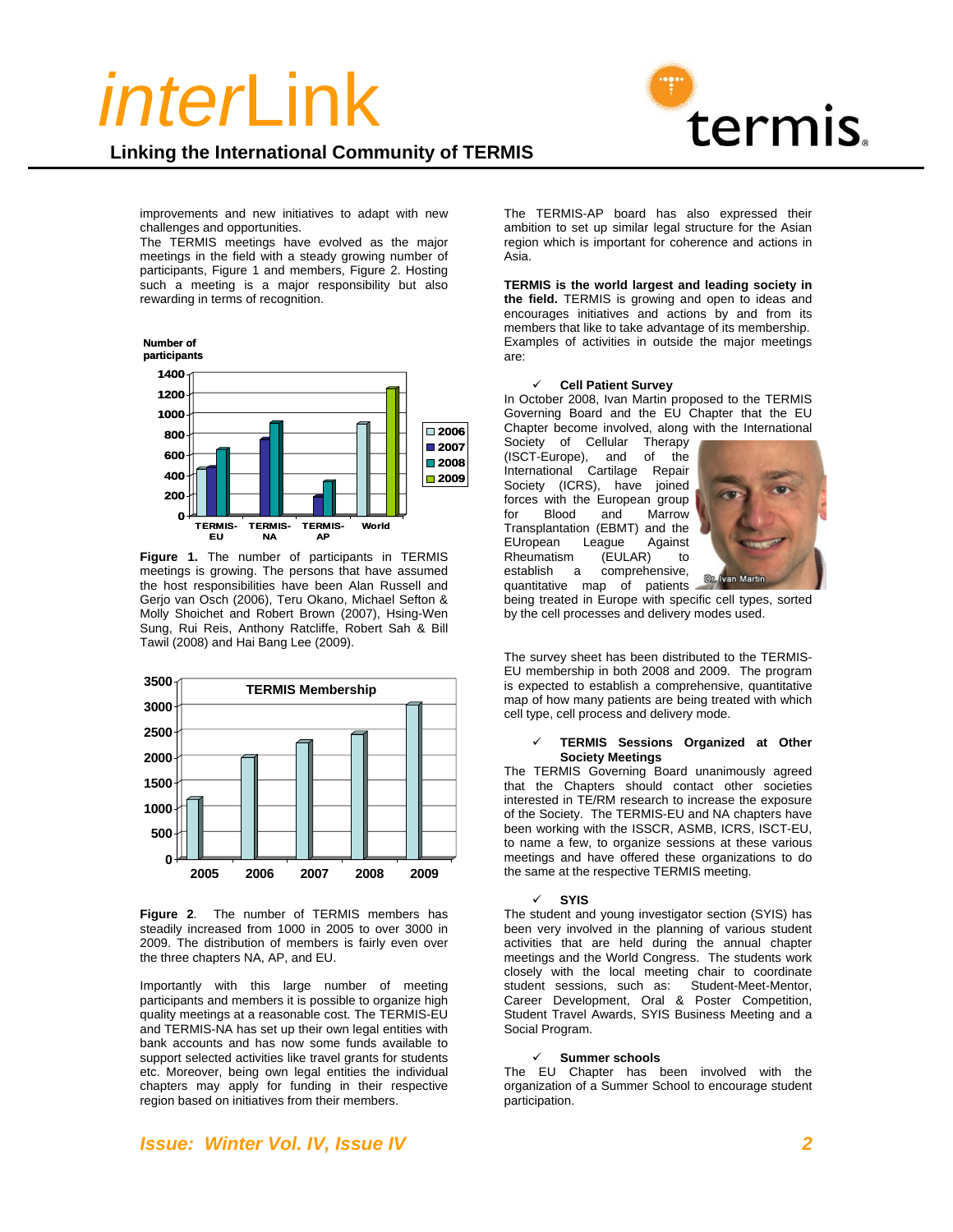

#### **Linking the International Community of TERMIS**

1<sup>st</sup> TERMIS-EU Summer School to be held in Funchal, Madeira (Portugal) in June 1-3, 2007.

2008 International Summer School *on* Advanced Biomedical Technologies for Treatment of Osteochondral Defects in Piran, Slovenia, September 14- 21, 2008.

2009 - Workshop-INSERM Summer School « Tissue engineering: study of the interfaces materials/cells/tissues » - May 27-29

#### 9 **Workshops**

The Chapters are free to organize workshops, if they wish, as long as the follow the guidelines: A workshop must be: reviewed and approved by the TERMIS Governing Board; have a clear main title and focused theme must be identified; not to be held within 2 months prior or 2 months after the World Congress dates.

#### 9 **Formation of an African Chapter**

In February 2009, I attended a meeting in Alexandria, Egypt. During that meeting, Mona Marei discussed the possibility of Africa creating its own Chapter. Mona has been working diligently with representatives through out Africa to encourage the countries to come together under the umbrella of TERMIS. Mona has since then prepared a proposal and it has been reviewed by the TERMIS Governing Board. David Williams volunteered to contact Mona and work with her to formulate a structure and establish goals for specific African initiatives to support this upcoming part of the World.

For me it has been a pleasure to see TERMIS grow, to make new friends and establish new research contacts. By the action of TERMIS I foresee not only new scientific breakthroughs, and new companies to be established, but also world wide communication, competition and collaboration for the benefit of patients in need.

All my best in the New Year!

Sincerely,

in Alien

Jöns Hilborn Immediate Past President

#### **Letter from the Editor**

Dear Friends & Colleagues,

I would like to ask you to join me in thanking our Immediate Past President, Prof. Jöns Hillborn for his leadership and wisdom to develop our society where it stands today "the world leading society in the area of tissue engineering and regenerative medicine." Jöns has the wonderful gift and character quality to be a "Dictator" but at the same time a very welcoming and warm person. He has made a tremendous effort to develop our society to become the leading organization in the world. Jöns did travel incessantly around the world to attend almost every regional chapter meeting under his

presidency. The legacy he left behind is documented by his report in this newsletter.

I would also like to ask you to join me in congratulating and welcoming Professor Stephen Badylak as the new President of our society. Steve is an icon in the tissue engineering field and founding member of our TERMIS society. I would like to ask you all to support and work with Steve and his Board to move TERMIS International to is next eclipse in the 21 century.

Yours sincerely,

Professor Dietmar W. Hutmacher PhD (NUS), MBA (Henley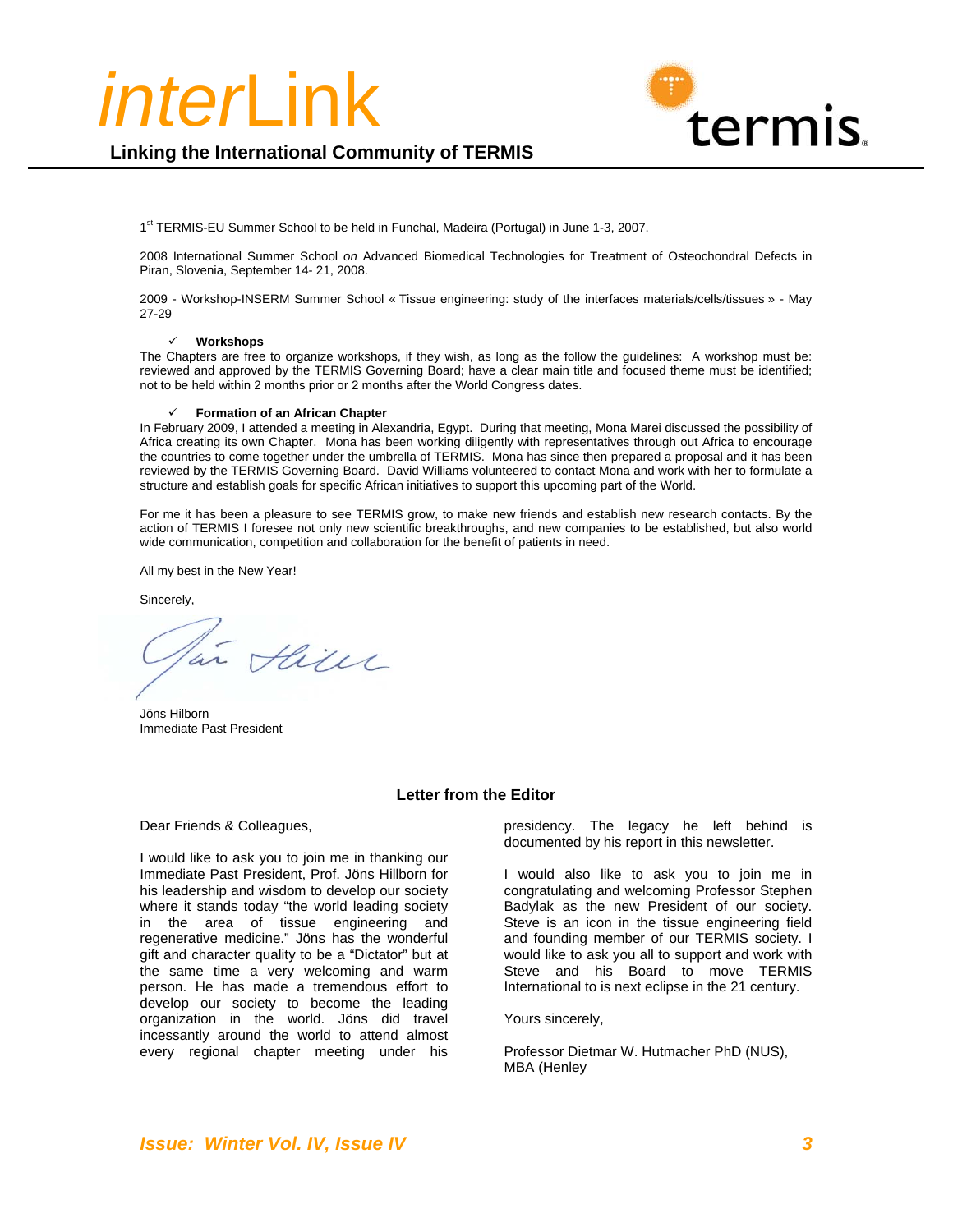



#### **2009 TERMIS Election Results**

We would like to welcome the new officers, council members and SYIS officers, who were recently elected in TERMIS' 2009 Election. *Congratulations!*

To those officers and council members, who recently served on the TERMIS Governing Board and/or the Continental Chapter Councils, we thank you for your service! You have helped the Society further its mission of bringing together researchers, scientist and students from around the world to promote the informed discussion of challenges and therapeutic benefits of the application of tissue engineering and regenerative medicine technologies.

#### **Elected to the TERMIS Governing Board**

President-Elect

David Williams

Member-At-Large: Global

Jeffrey Hubbell

TERMIS-EU Continental Chair-Elect

Rui Reis

**Elected to Serve as Members of the Continental Chapters** 

#### European Council

Mauro Alini Ranieri Cancedda Paul V. Hatton Abhay Pandit Claudio Migliaresi

#### North American Council

Kristi Anseth Eric Brey John Fisher Pamela Yelick

#### **SYIS (Student & Young Investigator Section) Results**

SYIS EU Chair Rogerio Pirraco

SYIS NA Chair Maxime Guillemette

SYIS AP Chair Zhang Zhiyong

SYIS AP Vice-Chair Mark Chong

SYIS EU Vice-Chair Paul Geutjes

SYIS NA Vice-Chair Sayed-Hadi Mirmalek-Sani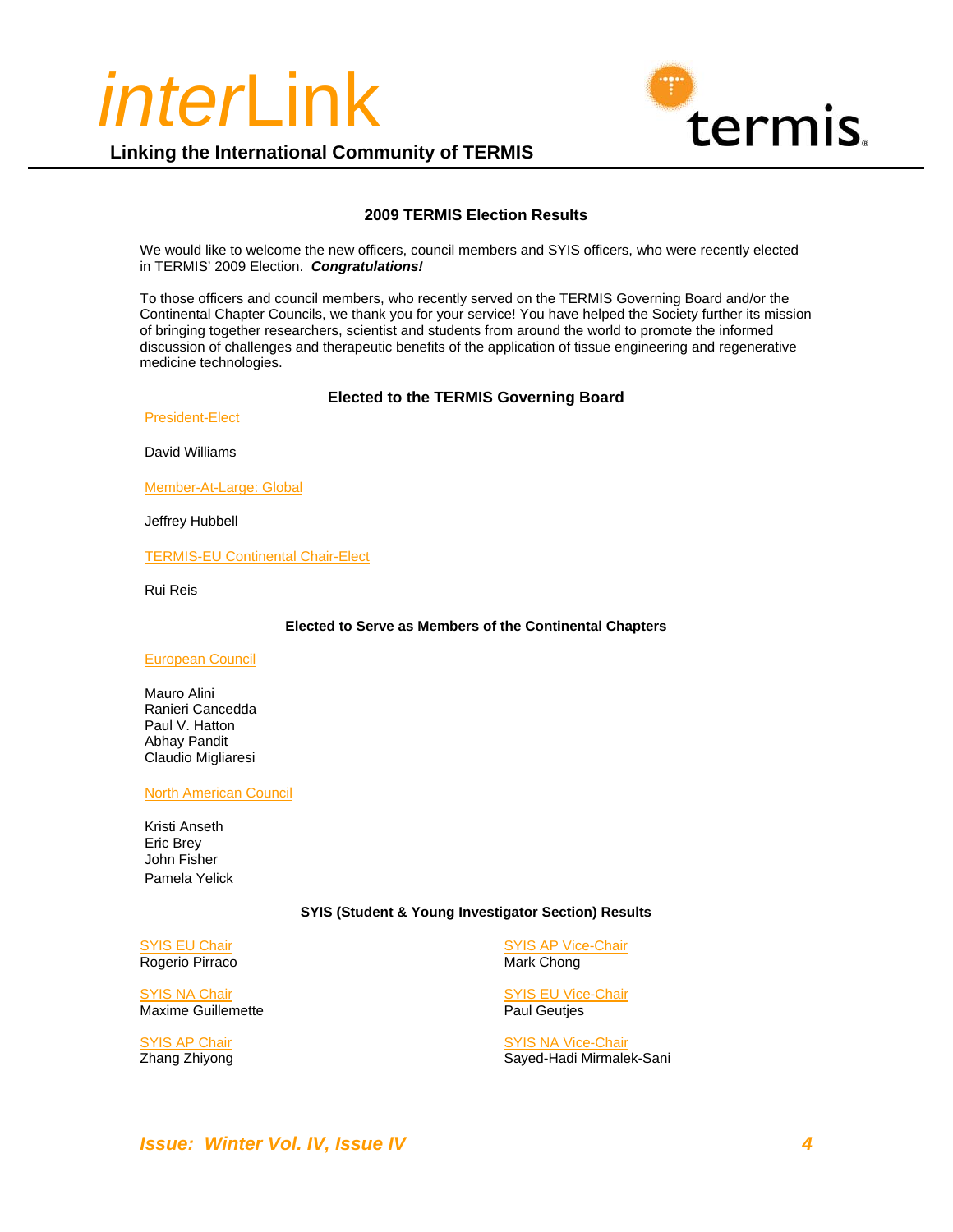

**Linking the International Community of TERMIS**

#### **2nd TERMIS World Congress in conjunction with the 2009 Seoul Stem Cell Symposium by Prof Jung-Keug Park**

The 2<sup>nd</sup> TERMIS World Congress in conjunction with 2009 Seoul Stem Cell Symposium was held on Aug. 31~ Sept. 3, 2009 at Lotte World Hotel, Seoul, Korea. Around 1,700 participants from over 40 countries were attended. Meeting Chair was Prof. Jung-Man Kim of The Catholic University of Korea, Seoul St. Mary's Hospital, and General Secretary was Prof. Jung-Keug Park of Dongguk University. Nine plenary speakers were invited and 1,156 papers were presented. As the main slogan entitled "Science and Technology for Patients", the program was informative to academic societies as well as the industrial fields. The TERMIS-Student and Young Investigator Section (TERMIS-SYIS) was provided for the "next generation" of scientists and engineers in the field of tissue engineering and regenerative medicine. About 100 students and young investigators had opportunities to discuss with the world-renowned researchers. They had an enjoyable time through the business and the social program. Many attendees shared the opinion that not only outstanding scientific programs, but also an opportunity to enjoy the friendship and expertise of colleagues around the world made this congress a fruitful and memorable one.

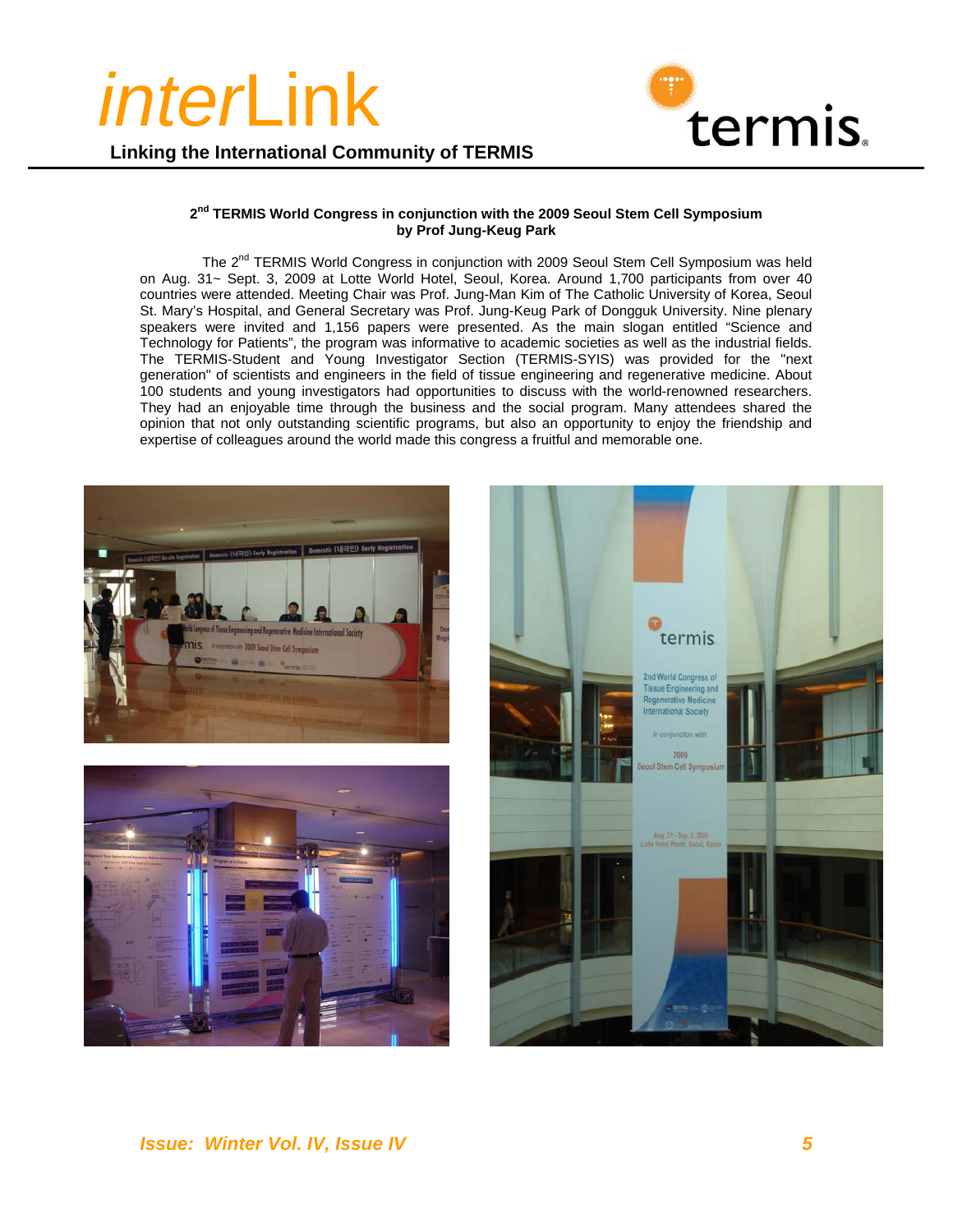







## **JOIN US**

**13th – 17th June 2010-01-07** 

**In** 

**Galway, Ireland** 

**For the** 

## **2010 TERMIS-EU Conference**

**www.termis.org/eu2010** 

## **REGISTRATION is now OPEN !**





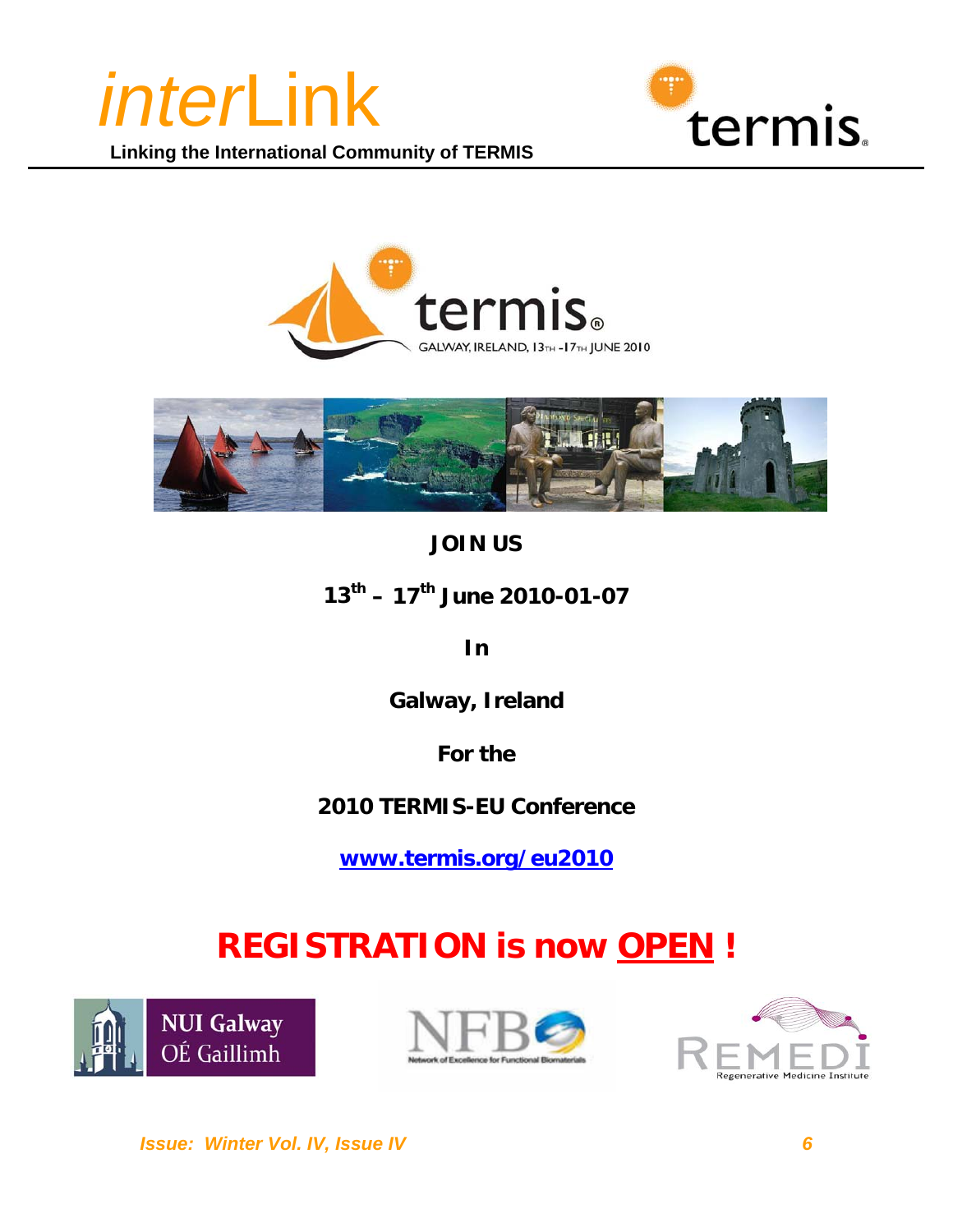





*"Where Discovery Meets Innovation"*

#### **CALL FOR SYMPOSIA: Deadline for submission: January 15, 2010**

The TERMIS-NA chapter meeting will be held on December 5-8, 2010, in Orlando, Florida. The TERMIS-NA Program Committee invites interested parties to submit symposium proposals.

Symposia present thematically-related research addressing significant problems or challenges in tissue engineering, regenerative medicine and related topics. Symposia bring together leading researchers to present current developments and planned research directions. Where appropriate, symposia present differing points of view on a particular topic.

The Call for Symposia form is now available online.

If you wish to propose a symposium for TERMIS-NA 2010, please complete and submit the form to na2010@termis.org

**Have a question for the 2010 TERMIS-NA Organizers? Please contact:** 

**Jon M. Obermeyer** Wake Forest Institute for Regenerative Medicine 336.509.3080 jobermey@wfubmc.edu

Hosted by:



**SCHOOL of MEDICINE** 

**Institute for Regenerative Medicine** 

With Support From:

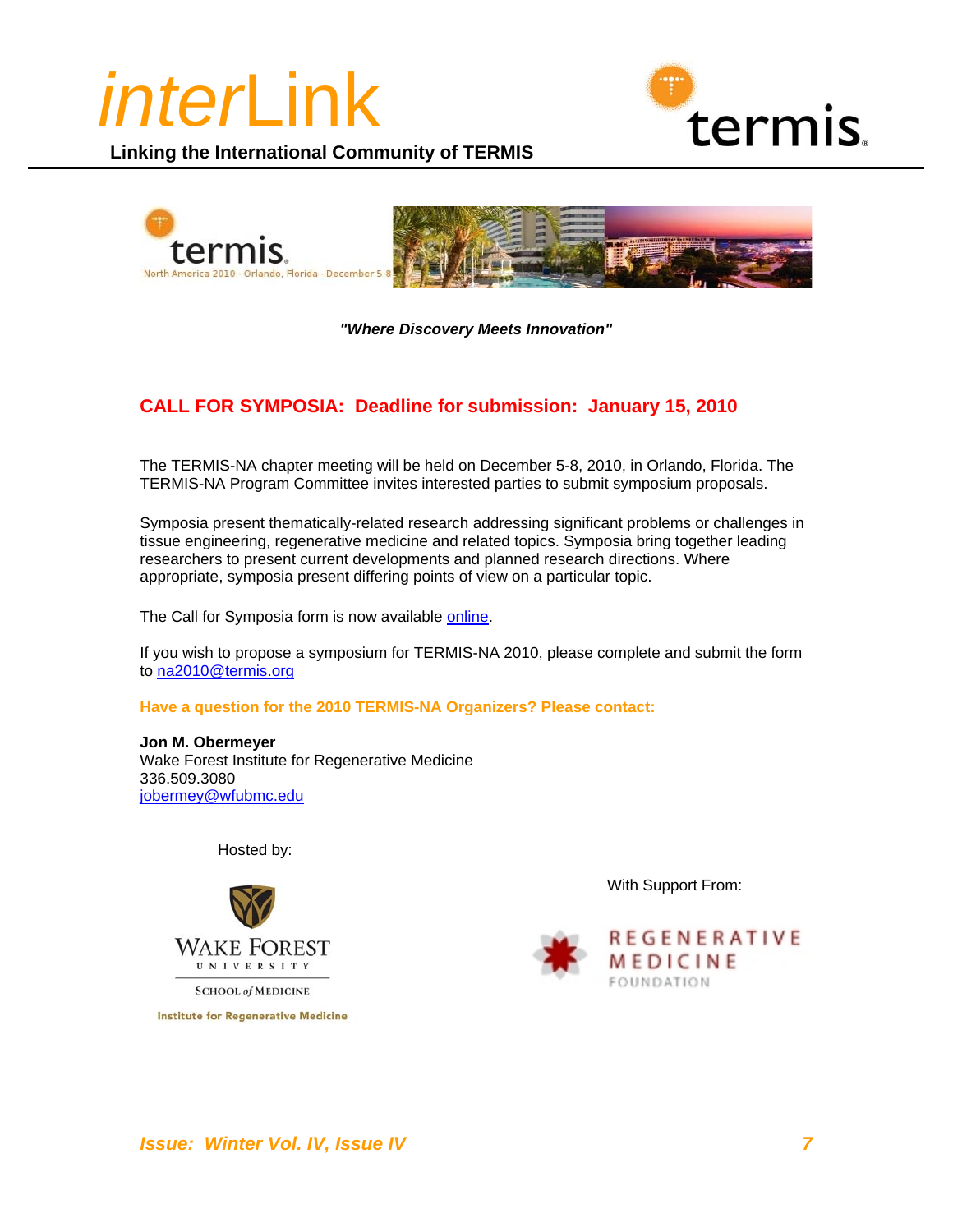







decade.

#### **WELCOME INVITATION**

On behalf of the organising committee as chairperson of this forthcoming meeting I wish to invite your participation in this inaugural TERMIS event in Australia.

This is an unique opportunity for all those involved in science and research to come together with medicine, dentistry, veterinary surgery and allied health disciplines to promote the worldwide advancement of tissue engineering and regenerative medicine; in particular the integration of current laboratory technologies and clinical needs in our region.

We offer our delegates innovative topics and stimulating clinical debates which will be led by a balance of international and national speakers and the opportunity for industry to contribute. The meeting will pay particular interest to expectations, directions and goals for the progress of Tissue Engineering and Regenerative Medicine by scientists and clinicians over the next half

Sydney, Australia, is a wonderful venue for such a meeting and Spring time in Australia is sensational. The diversity of the nation's geography fauna and flora are on magnificent display and Sydney as with the rest of the nation is experiencing its cultural, social and sporting highlights at this time. It is an opportunity for all to enjoy the freedom of the Australian lifestyle when its weather is at its best.

We look forward to your participation and welcoming you to Sydney in September 2010.

set m Kellar

**GEOFF MCKELLAR**  CHAIR TERMIS AP 2010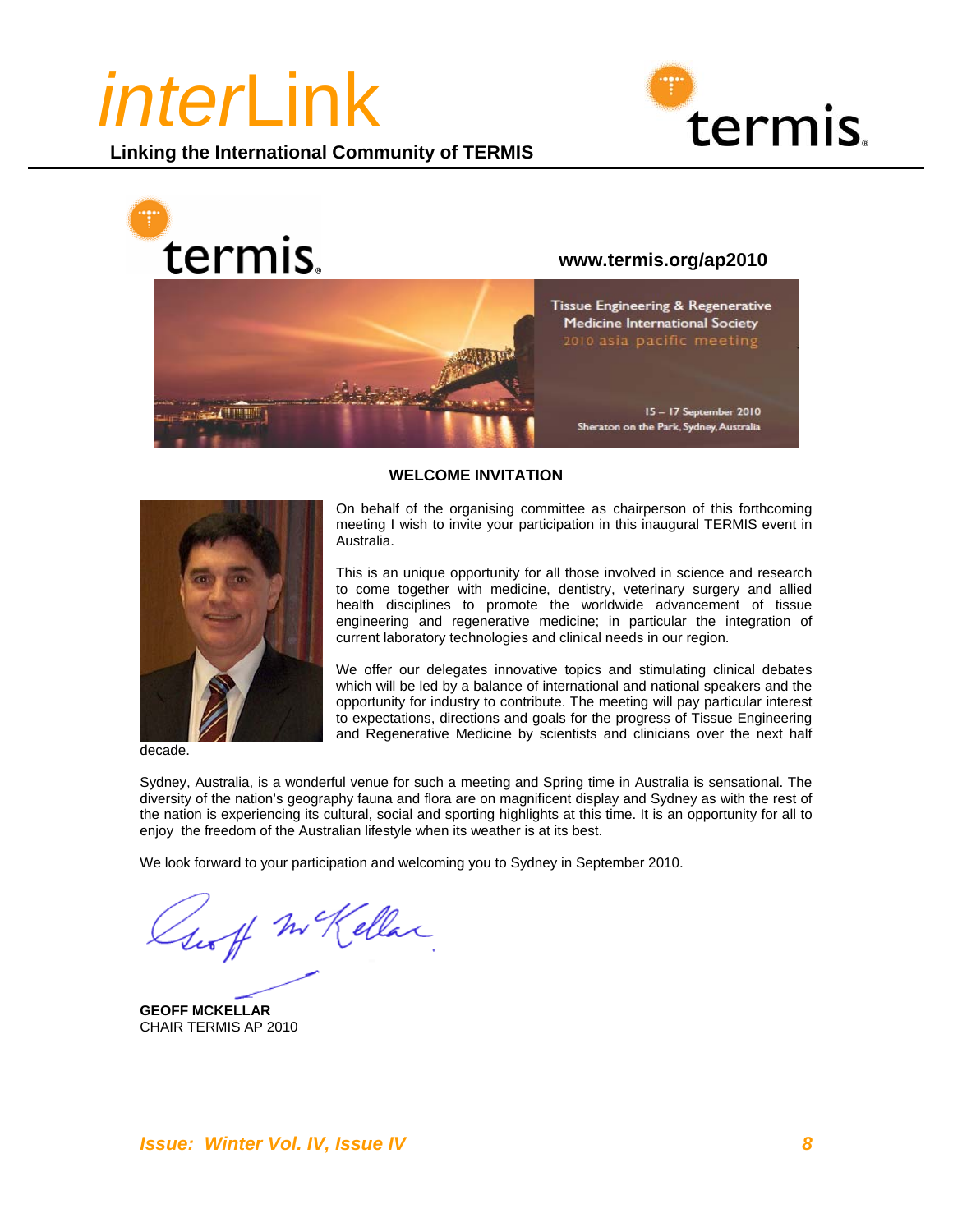

**Linking the International Community of TERMIS**

#### **MRes in Tissue Engineering for Regenerative Medicine (TERM) Course - University of Manchester, UK**



The MRes in Tissue Engineering for Regenerative Medicine (TERM) is a collaborative one year full-time postgraduate degree programme that brings together expertise from across the University. The Masters of Research in Tissue Engineering for Regenerative Medicine (MRes TERM) aims to provide high quality training in novel strategies and technologies aimed to repair, replace and ultimately regenerate tissues and organs. To achieve this, novel approaches are championed in order to exploit advances in synthetic biology and engineer advances in biological functionality. Such ambition requires a commitment to interdisciplinary training and convergence of expertise spanning the biological, computational, mathematical, biomaterial and physical sciences. The MRes is well equipped to provide this, with academic collaboration from across the University including the UK Centre for Tissue

Regeneration; North West Embryonic Stem Cell Centre, the Healing Foundation Centre and the UK Centre for Tissue Engineering (UKCTE). Since its inception in 2007, the MRes has successfully woven cohorts of students from disparate scientific and engineering backgrounds to apply their expertise to biological problems and generate novel clinical solutions. Through a combination of interactive seminar programmes, multi-disciplinary laboratory-based project placements and extensive industrial collaboration, the course provides critical training capacity in a discipline that shows enormous future potential. The University of Manchester has a vast research network in this field, comprising international experts from multiple disciplines and so is extremely well-placed to deliver a truly unique MRes course of exceptional quality.

For further information and application form, please see course website: http://www.medicine.manchester.ac.uk/postgraduate/mres/term.

### **Have you renewed your membership to TERMIS for 2010?**

Please contact Sarah Wilburn, TERMIS Administrator; if you have any questions about membership or complete the online membership form today.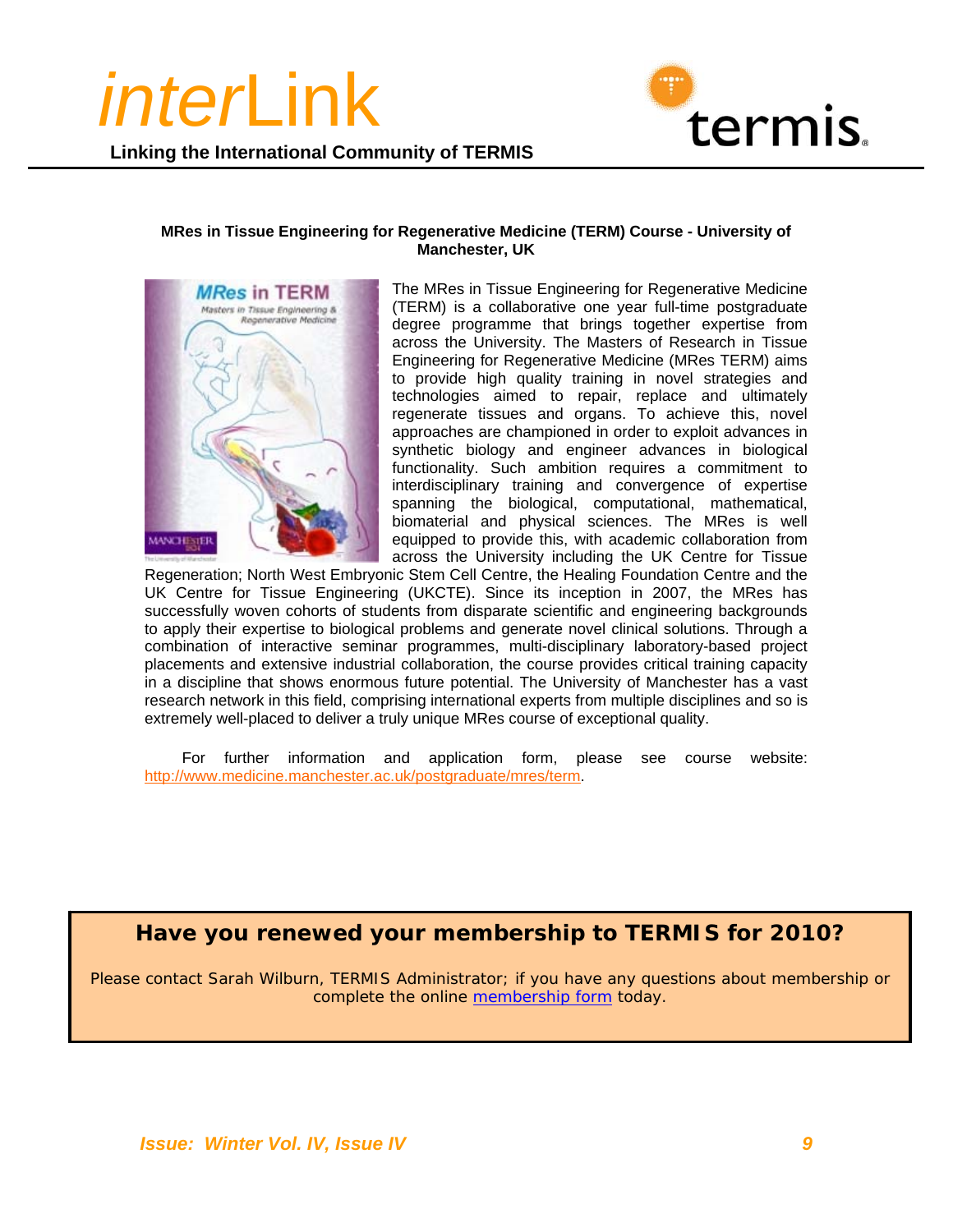



#### **Collaboration between TERMIS-NA and ASMB**

The Tissue Engineering and Regenerative Medicine International Society (TERMIS, http://www.termis.org) and The American Society for Matrix Biology (ASMB, http://www.asmb.net) are working together to hold a Guest Sympoisum on Sunday afternoon October 24, 2010 prior to the upcoming ASMB 2010 annual meeting. This workshop will explore the latest developments in synthetic extracellular matrices and how the properties of these fabricated biomaterials exploit the properties of extracellular matrices to play critical roles in cellular differentiation for tissue engineering. This symposium will be an excellent complement to the ASMB concurrent session on Engineered ECMs. In December 2008, the ASMB and TERMIS-NA began interactions as both meetings were both held in San Diego and members of each society were able to attend the reciprocal meeting at a discounted rate.

The ASMB, founded in 2001, promotes research and education in the area of extracellular matrix, its role in human disease, and the application of this knowledge to new therapies and technologies. This is a broad area that encompasses study of ECM molecule structure and function, its impact on cell adhesion, development, and phenotype, inherited and acquired diseases associated with altered ECM molecules, expression, and assembly, and the application of this information for tissue engineering and new therapeutics. One of the principal functions of the ASMB is to provide a forum for ECM biologists of diverse disciplines to meet, interact, exchange ideas, and develop new collaborations. The ASMB Biennial Meeting is one of the society's most effective means to promote these interdisciplinary interactions.

We look forward to the upcoming TERMIS – 2010 ASMB Symposium, and to a productive partnership.

Joanne Murphy-Ullrich, murphy@uab.edu, ASMB Robert Sah, rsah@ucsd.edu, TERMIS-NA

#### **News from TERMIS-AP Chapter Year 2009~2010**

#### **TESMA (Tissue Engineering Society of Malaysia) by Prof Ruszymah BHI**

The 2<sup>nd</sup> Malaysia Tissue Engineering and Regenerative Medicine Scientific Meeting (MTERMS) took place as planned on the 22-23 July 2008 at Universiti Kebangsaan Malaysia Medical Centre. Ninetytwo professionals and 66 students registered for this two days congress. Fifty-five students attended the half day "Student-Teacher Program" session for the undergraduates. We invited 8 international and 9 local speakers. Prof. A Bongso from National University of Singapore and Prof. AP Hollander from University of Bristol are the Plenary Speakers. Dr K Ebisawa from Prof. M Ueda's lab and Dr T Inatomi from Prof. S Kinoshita's lab were among the international invited speaker present. We had an informative and enjoyable seminar. We had some discussion with the international speakers in view of collaborations in the future. The extended abstracts of 2<sup>nd</sup> MTERMS was published in The Medical Journal of Malaysia, Vol 63 Supplement A July 2008.

On the 20<sup>th</sup> December 2008, TESMA with the Orthopedic Department, Medical Faculty UKM coorganized a Spinal Cord Forum with the theme "Living Life to the Fullest". Fifty paraplegics with their caretakers took part in this whole day seminar. We had a lineup of speakers including orthopedic surgeon, urologist, physiotherapist and scientist talking on 'Spinal cord injury and it's management'. The talk also focused on the potential use of stem cell and tissue engineering technology for treating spinal cord injury. It was a rewarding seminar looking at the faces of the participants. At the end of the day, TESMA donated two wheelchairs to the lucky participant.

On the 17<sup>th</sup> June 2009, we had a half day seminar in conjunction with the 5<sup>th</sup> Annual General Meeting of TESMA. The seminar took place at the Faculty of Medicine & Health Sciences, Universiti Putra Malaysia, Selangor. Fifty-four people from various organizations, including public and private universities, and companies took part in the seminar. Pn. Rusnah Mustaffa, from Malaysia Nuclear Agency delivered a talk on the development of hydroxyapatite for bone repair. Prof. Dr. Hesham A. El Enshasy from Universiti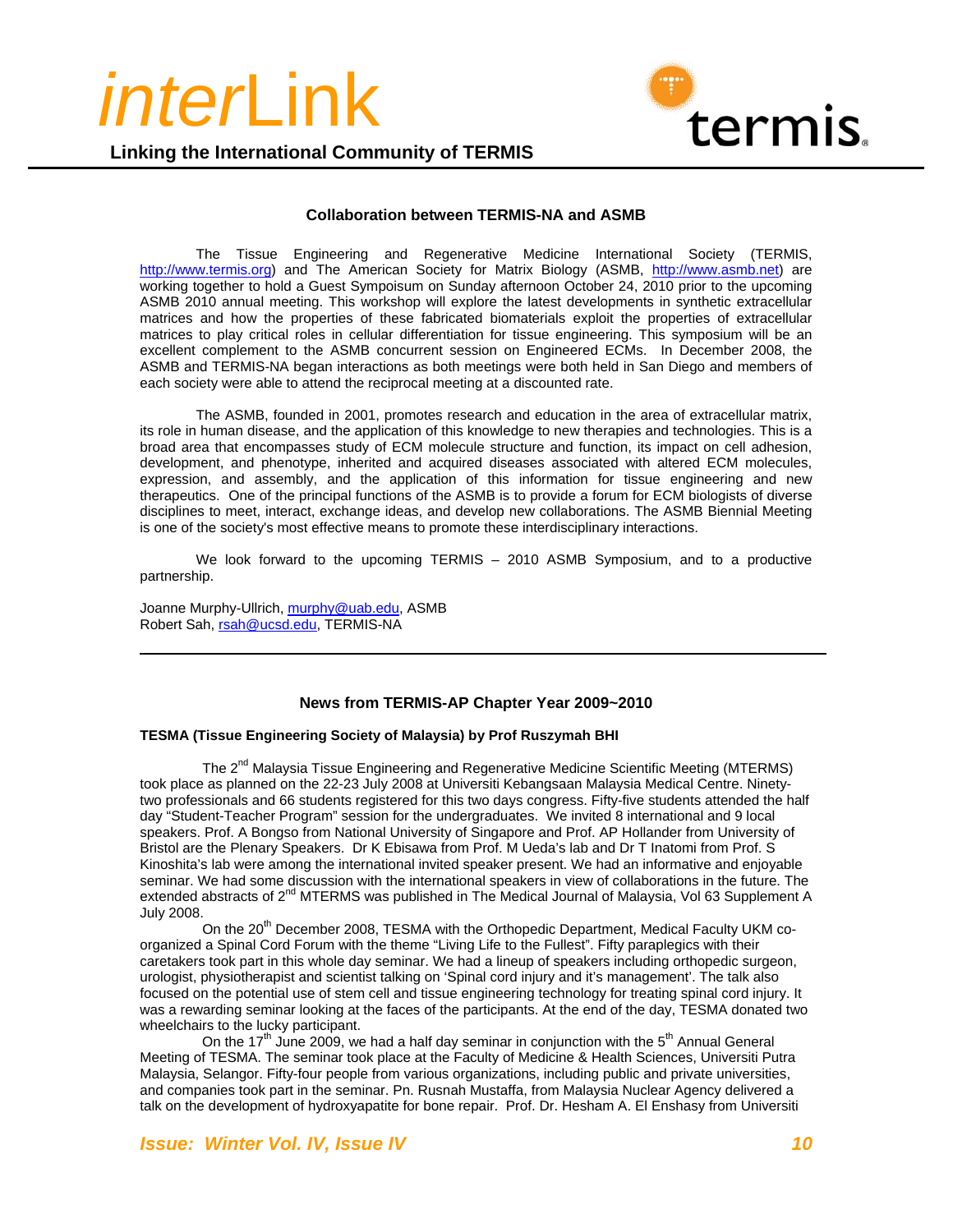



Teknologi Malaysia enlightened us on the cGMP Standard for Cell Culture and Tissue Engineering Facility. Mr. Toshiyuki Akamine, a scientist on rapid prototyping from Autostrade Co. Ltd. Japan talked on the Generation of Biochip via Tissue Engineering Technology.

#### **JSRM (The Japan Society for Regenerative Medicine) by Prof. Masayuki Yamato**

- A. The Eighth annual meeting of the JSRM held from March  $5 \sim 6$ , 2009 at Tokyo
- B. The Ninth annual meeting of the JSRM will be held from March 18 through 19, 2010 at Hiroshima. The Chair is Prof. Mitsuo Ochi.
- C. The Tenth annual meeting of the JSRM will be held from March 1 through 2, 2011 at Tokyo. The Ch air is Prof. Teruo Okano.
- D. The Eleventh annual meeting of the JSRM will be held at Osaka on 2012, and the Chair is Prof. Yo shiki Sawa.

Official language of the conference will be Japanese. Please visit http://www.jsrm.jp.

#### **2010 ISOMRM at Taiwan, ROC by Prof. Feng-Huei Lin**

The 2010 ISOMRM (International Symposium of Materials on Regenerative Medicine) will be held on Nov 3~5, 2010 in Zhuan, Taiwan, ROC. The aims of the symposium are to explore the materials technology in regenerative medicine that includes the materials on tissue engineering and bionano sciences. The theme of the conference is "The Prospects of Materials on Health Care Technology." The President of the Meeting is Prof Feng-Huei Lin PhD at Div of Medical Engineering Research, National Health Research Institutes, Taiwan, ROC. Please visit http://2010isomrm.nhri.org.tw. E-mail: double@ntu.edu.tw. Tel:+886- 37-246166 ext. 37100

#### **The 6th World Congress on Biomechanics (WBC) 2010 at Singapore by Prof. James Cho Hong Goh**

The 6<sup>th</sup> World Congress on Biomechanics (WBC) 2010 in conjunction with The 14<sup>th</sup> International Conference on Biomedical Engineering (ICBME) 2010 and The 6<sup>th</sup> Asia Pacific Conference on Biomechanics (APBiomech) 2010 will be held 1~6 Aug, 2010 at Suntec Convention Centre, Singapore. The program includes topics that are related to Regenerative Medicine and Tissue Engineering. For instance, Functional Tissue Engineering (Track Chairs: Prof Dietmar Hutmacher, Australia and Prof Yasuhiko Tabata, Japan) and Biomaterials (Track Chairs: Prof John Fisher, UK and Prof Ming Wang, Hong Kong). The Chair of Local Organizing Committee is Prof James Goh. Please visit website: http://www.wcb2010.net. WCB2010 Secretariat e-mail: confmgr@wcb2010.net

#### **The First World Conference on Nanomedicine and Drug Delivery (WCN-2010) At India**

 The First World Conference on Nanomedicine and Drug Delivery (WCN-2010) will be held April 16 ~17, 2010, Kottayam, Kerala, India. Contact Person: Dr. A. Goerge, Dr. S. Mathew, J Chathukulam and S. Thomas. Please visit www.anaomedicine.macromol.in. E-mail: nanomedicine@macromol.in Tel: +91-481- 259-7914.

#### **KTERMS (Korean Tissue Engineering & Regenerative Medicine Society) by Prof Jung-Keug Park**

For the main events in 2010, KTERMS will host the annual meeting on June 11-12, 2010 at The Catholic University of Korea, Seoul St. Mary's Hospital. President of annual conference 2010 is Prof Jung-Keug Park and the Organizing Chair of annual meeting will be Prof Ilwoo Lee (President-elected KTERMS for 2011, Dept of Neurosurgery, Catholic University of Korea, Deajeon St. Mary's Hospital). Official language of the conference will be Korean. Please visit http://www.kterms.or.kr. E-mail: jkpark@dongguk.edu

The Web Site of *Tissue Engineering & Regenerative Medicine, the* Official Journal of KTERMS (Editor-in-Chief, Prof Youngsook Son, Kyung Hee University) which is indexed by SCI(E) has been opened to submit electronically by English/Korean version. Please visit www.term.or.kr. E-mail: ysson@khu.ac.kr, mboc@khu.ac.kr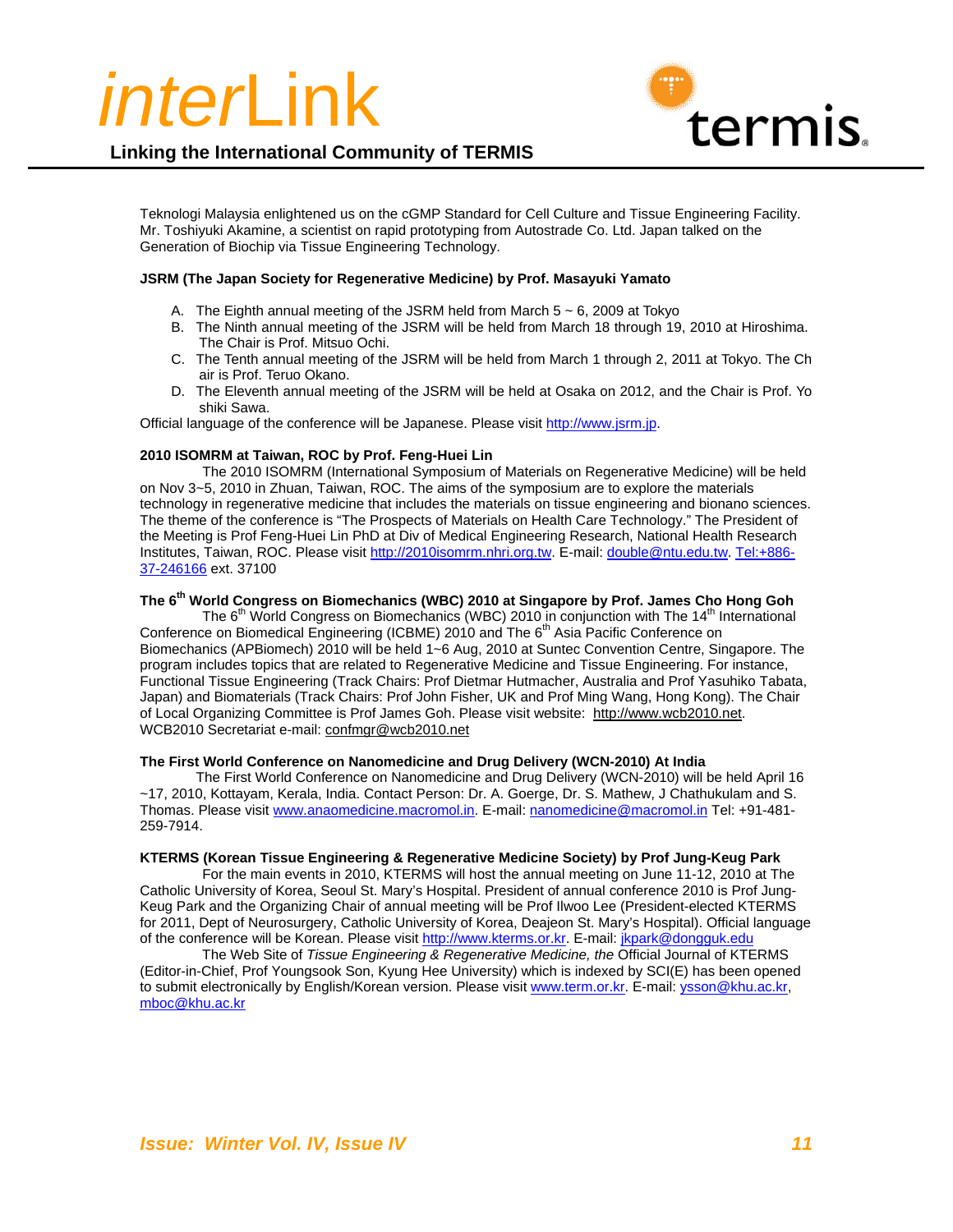



## **Upcoming Meetings Endorsed by TERMIS**

#### **January 2010**

• Stem Cells World Congress Conference Dates: 20-21 January 2010 Conference Location: San Francisco, California

**Linking the International Community of TERMIS**

• 6th Annual Phacilitate Cell & Gene Therapy Forum Forum Dates: 25-27 January 2010 Conference Location: The Grand Hyatt, Washington, DC

#### **February 2010**

• Meniscus 2010 The Meniscus: From Cradle to Rocker Conference Dates: February 4-6, 2010 Conference Location: Ghent, Belgium Conference Chairs: R. Verdonk and P. Beaufils

#### **March 2010**

- 4th Biennial Heart Valve & Tissue Engineering Meeting Meeting Dates: March 7-10, 2010 Meeting Location: Hilton Head Island, South Carolina Abstract deadline: November 13, 2009
- 14th Annual Hilton Head Workshop Regenerative Medicine: Advancing to Next Generation Therapies Workshop Dates: March 10-14, 2010 Hilton Head Island, South Carolina Abstract deadline: November 13, 2009

#### **April 2010**

- Translational Regenerative Medicine Forum Forum Dates: April 6-8, 2010 Forum Location: Twin City Quarter, Winston-Salem, N.C. For further information, please contact Jon Obermeyer, Conference Producer Tel: 336.713.1155 Email: jon@regenerativemedicinefoundation.org
- 6th Symposium on "Biologic Scaffolds for Regenerative Medicine" Symposium Dates: April 25-27, 2010 Organizer/Chair: Stephen Badylak, DVM, PhD, MD Symposium Location: The Silverado Resort, Napa Valley, California Deadline for Abstract Submission: November 15, 2009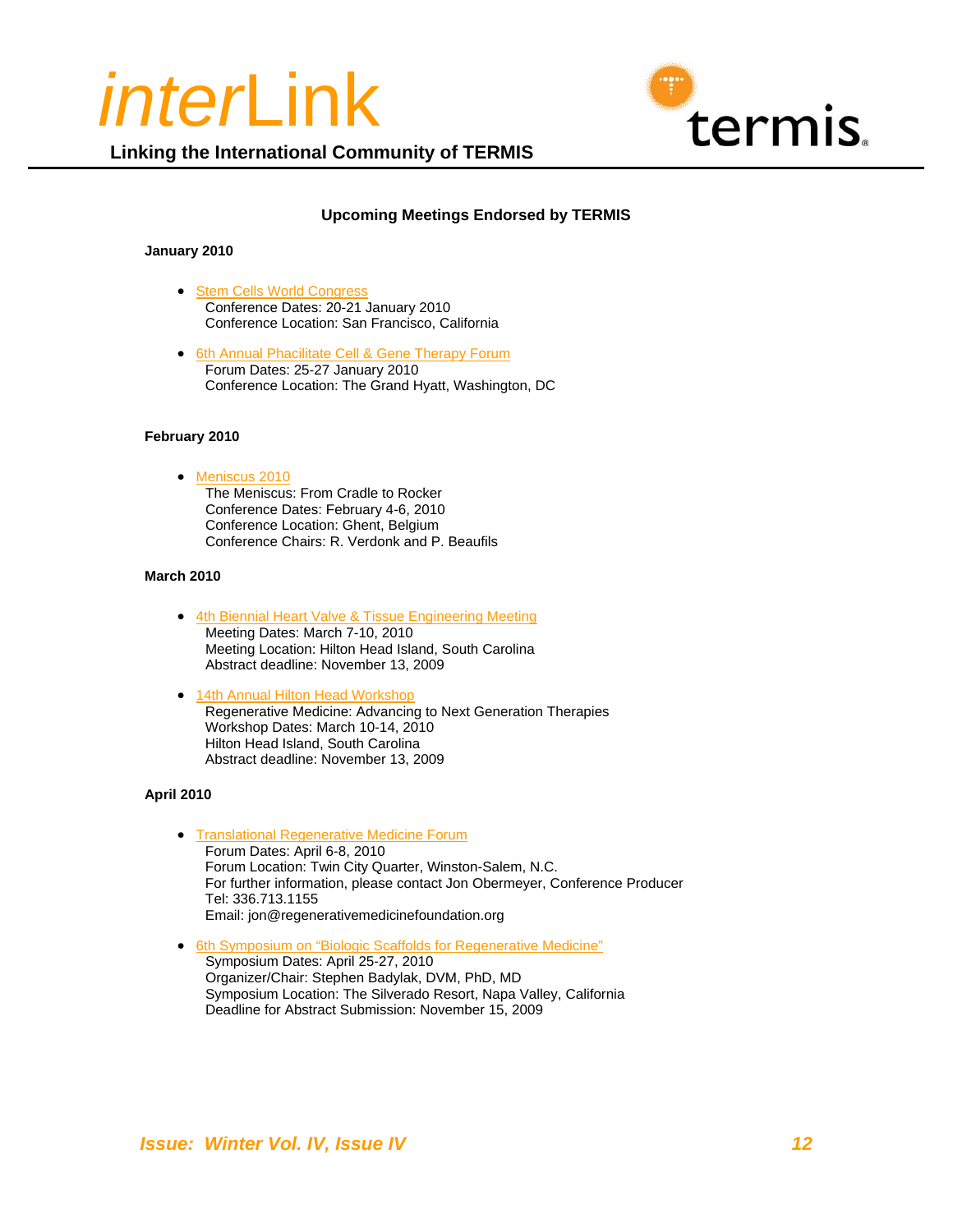



#### **May 2010**

• Clinical Translation of Tissue Engineering Technologies Symposium Dates: May 13-14, 2010 Symposium Location: Buenos Aires, Argentina Symposium Venue: Hospital Universitario Austral Deadline to submit your abstract: January 15, 2010 Contact Information: Gabriela Monti, gmonti@cas.austral.edu.ar or Alicia Lorenti, alicia.lorenti@gmail.com Clinical Translation of Tissue Engineering Technologies Flyer

#### **August 2010**

- 2nd International Conference on Cellular and Molecular Bioengineering (ICCMB2) Conference Dates: 2-4 August 2010 Conference Location: Singapore Abstract Deadline: 30 April 2010
- Advances in Tissue Engineering Short Course Short Course Dates: August 11-14, 2010 Short Course Location: Rice University, Houston, TX Short Course Director: Antonios G. Mikos

#### **September 2010**

• BIOSPINE 3 - 3rd World Congress on Biotechnologies for Spinal Surgery Conference Dates: September 1-4, 2010 Conference Location: Amsterdam, The Netherlands

#### **October 2010**

- 4th International Conference on Biofabrication Conference Dates: October 4-6, 2010 Conference Location: Drexel University Co-organizers: Prof. Wei Sun and Prof. Gabor Forgacs
- bone-tec 2010 International Bone-Tissue-Engineering Congress
	- Congress Dates: 7 10 October, 2010 Congress Location: Hannover, Germany The call for symposia proposal application and abstract submission is already open. Deadline for symposia proposal: 15 March, 2010 Deadline for abstract submission: 30 April, 2010
- ASMB 2010 Biennial Meeting Conference Dates: October 24-27, 2010 Conference Location: Marion Hotel, Charleston, SC Organizer: Jean Schwarzbauer, Princeton University Keynote: Elaine Fuchs, Rockefeller University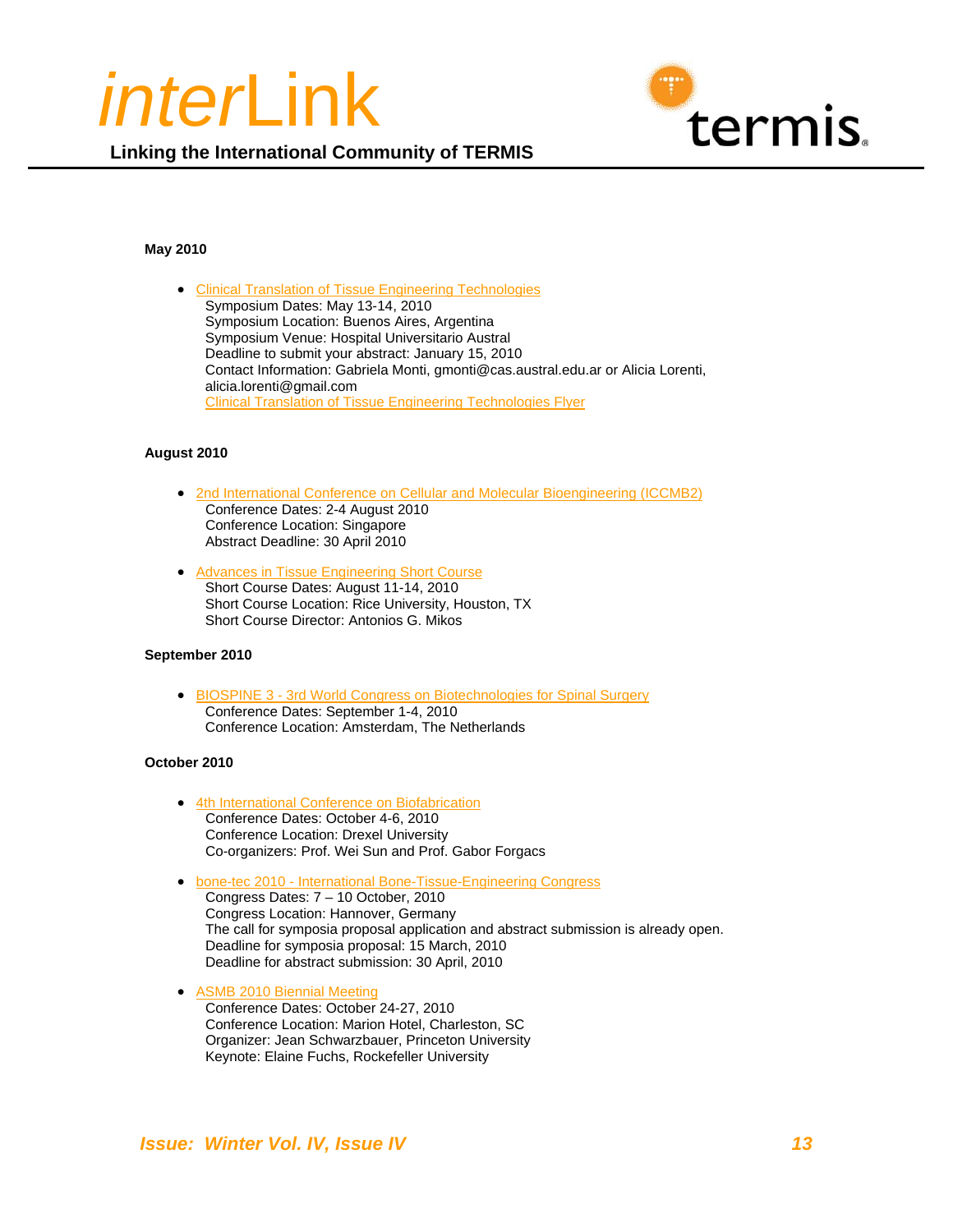

**Linking the International Community of TERMIS**

|                                                                                                                                                        | 10% registration discount for TERMIS members<br><b>Phacilitate Cell &amp; Gene Therapy Forum 2010</b><br>25-27 January, The Grand Hyatt, Washington DC                                                                                                                                                                                                                                                                                                                                                                                                                                                                                                                                                                                                                                                                                                                                                                                                                                                                                                                                                                                                                                                                                                                                                                                                                                                                                                                                                                                                                                                                                                                                                                                                                             |  |
|--------------------------------------------------------------------------------------------------------------------------------------------------------|------------------------------------------------------------------------------------------------------------------------------------------------------------------------------------------------------------------------------------------------------------------------------------------------------------------------------------------------------------------------------------------------------------------------------------------------------------------------------------------------------------------------------------------------------------------------------------------------------------------------------------------------------------------------------------------------------------------------------------------------------------------------------------------------------------------------------------------------------------------------------------------------------------------------------------------------------------------------------------------------------------------------------------------------------------------------------------------------------------------------------------------------------------------------------------------------------------------------------------------------------------------------------------------------------------------------------------------------------------------------------------------------------------------------------------------------------------------------------------------------------------------------------------------------------------------------------------------------------------------------------------------------------------------------------------------------------------------------------------------------------------------------------------|--|
|                                                                                                                                                        |                                                                                                                                                                                                                                                                                                                                                                                                                                                                                                                                                                                                                                                                                                                                                                                                                                                                                                                                                                                                                                                                                                                                                                                                                                                                                                                                                                                                                                                                                                                                                                                                                                                                                                                                                                                    |  |
|                                                                                                                                                        | Sponsored by Sangamo BioSciences, Lonza Walkersville, Progenitor Cell Therapy and BioLife Solutions.                                                                                                                                                                                                                                                                                                                                                                                                                                                                                                                                                                                                                                                                                                                                                                                                                                                                                                                                                                                                                                                                                                                                                                                                                                                                                                                                                                                                                                                                                                                                                                                                                                                                               |  |
|                                                                                                                                                        | The Cell & Gene Therapy Forum is firmly established as the world's only event to cater specifically for the knowledge exchange,<br>benchmarking and networking needs of senior management from the cell-, tissue- and gene-based therapy sector.                                                                                                                                                                                                                                                                                                                                                                                                                                                                                                                                                                                                                                                                                                                                                                                                                                                                                                                                                                                                                                                                                                                                                                                                                                                                                                                                                                                                                                                                                                                                   |  |
|                                                                                                                                                        | VISIT WWW.PHACILITATE.CO.UK/CGTHERAPY FOR MORE INFORMATION.                                                                                                                                                                                                                                                                                                                                                                                                                                                                                                                                                                                                                                                                                                                                                                                                                                                                                                                                                                                                                                                                                                                                                                                                                                                                                                                                                                                                                                                                                                                                                                                                                                                                                                                        |  |
| $\circ$<br>$\circ$<br>$\Omega$<br>$\circ$<br>$\circ$<br>$\Omega$<br>$\circ$<br>$\circ$                                                                 | Attend the Cell & Gene Therapy Forum 2010 to find solutions to pressing questions such as:<br>What traditional and alternative funding options are now open to academics and companies seeking to translate preclinical cell/gene<br>therapy and tissue-engineered product candidates to Phase IIa and beyond?<br>What are the current and future plans/activities of big pharma and big biotech companies in the cell & gene therapy and tissue-<br>engineered product areas?<br>How are leading cell/gene therapy and tissue-engineered product companies in Phase III trials navigating the BLA/MAA processes in<br>the United States, and Europe and how are they developing their pricing and reimbursement strategies?<br>Induced pluripotent stem cells (iPS cells): What will their long-term benefit be to the cell therapy field, and are they likely to provide<br>commercially viable therapeutic applications?<br>How are emerging technologies driving a better understanding of cell therapy Mechanism of Action in both preclinical and clinical<br>development?<br>What are the next steps on the path to cell and gene therapy product characterization from both regulator and industry points of view?<br>How to minimize Cost of Goods? Build or buy? What are the keys to successfully answering the fundamental cost control questions<br>facing cell and gene therapy process and product developers?<br>Building a cell or gene therapy company from the ground up: What fundamental business, clinical, regulatory and operational<br>infrastructure is required, and at what stage should each aspect be developed/introduced?<br>What are the keys to achieving commercial viability with both autologous and allogeneic cell therapy business models? |  |
| $\circ$<br>$\circ$<br>$\circ$<br>$\circ$<br>$\circ$<br>$\circ$<br>$\circ$<br>$\circ$<br>$\circ$<br>$\circ$<br>$\circ$<br>$\circ$<br>$\circ$<br>$\circ$ | Attend the Cell & Gene Therapy Forum 2010 to hear from and meet 70+ senior speakers, including:<br>Dr Celia M. Witten, Director, Office of Cellular, Tissue and Gene Therapies, CBER, US FDA<br>Dr Mitchell Gold, President & CEO, Dendreon Corporation<br>Dr Chuck Wilson, VP, Global Head of Strategic Alliances, Novartis Institutes for BioMedical Research<br>Dr Christian K. Schneider, Head of Division of EU Cooperation/Microbiology, Paul-Ehrlich-Institut & Chair, EMEA Committee for<br>Advanced Therapies (CAT)<br>Stephen Potter, Senior VP, Corporate & Business Development, Genzyme Corporation<br>Dr John McNeish, Executive Director, Regenerative Medicine, Pfizer, Inc.<br>Andrea Hunt, VP of Cellular Therapies, Baxter Healthcare Corporation<br>Dr Alain Vertès. Global Alliance Director. Roche Pharma Partnering<br>Dr C. Randal Mills, President & CEO, Osiris Therapeutics, Inc.<br>Stephen M. Kelsey, MD, Executive VP & CMO, Oncology, Geron Corporation<br>Gil Beyen, Co-founder & Managing Director (CEO), TiGenix NV<br>Leslie Wolfe, PhD, VP, Technology Development, Cellular Therapies, Genzyme<br>Dr Brian A. Meltzer, Senior Director, RedScript Ventures, Johnson & Johnson Corporate Development<br>Dr E. Edward Baetge, Senior VP & CSO, Novocell<br>Visit www.phacilitate.co.uk/cqtherapy for the full speaker list.                                                                                                                                                                                                                                                                                                                                                                                                                     |  |
|                                                                                                                                                        | Email team@phacilitate.co.uk or call +44 (0)20 7839 6137) with any queries, and for more information on how to claim the 10%                                                                                                                                                                                                                                                                                                                                                                                                                                                                                                                                                                                                                                                                                                                                                                                                                                                                                                                                                                                                                                                                                                                                                                                                                                                                                                                                                                                                                                                                                                                                                                                                                                                       |  |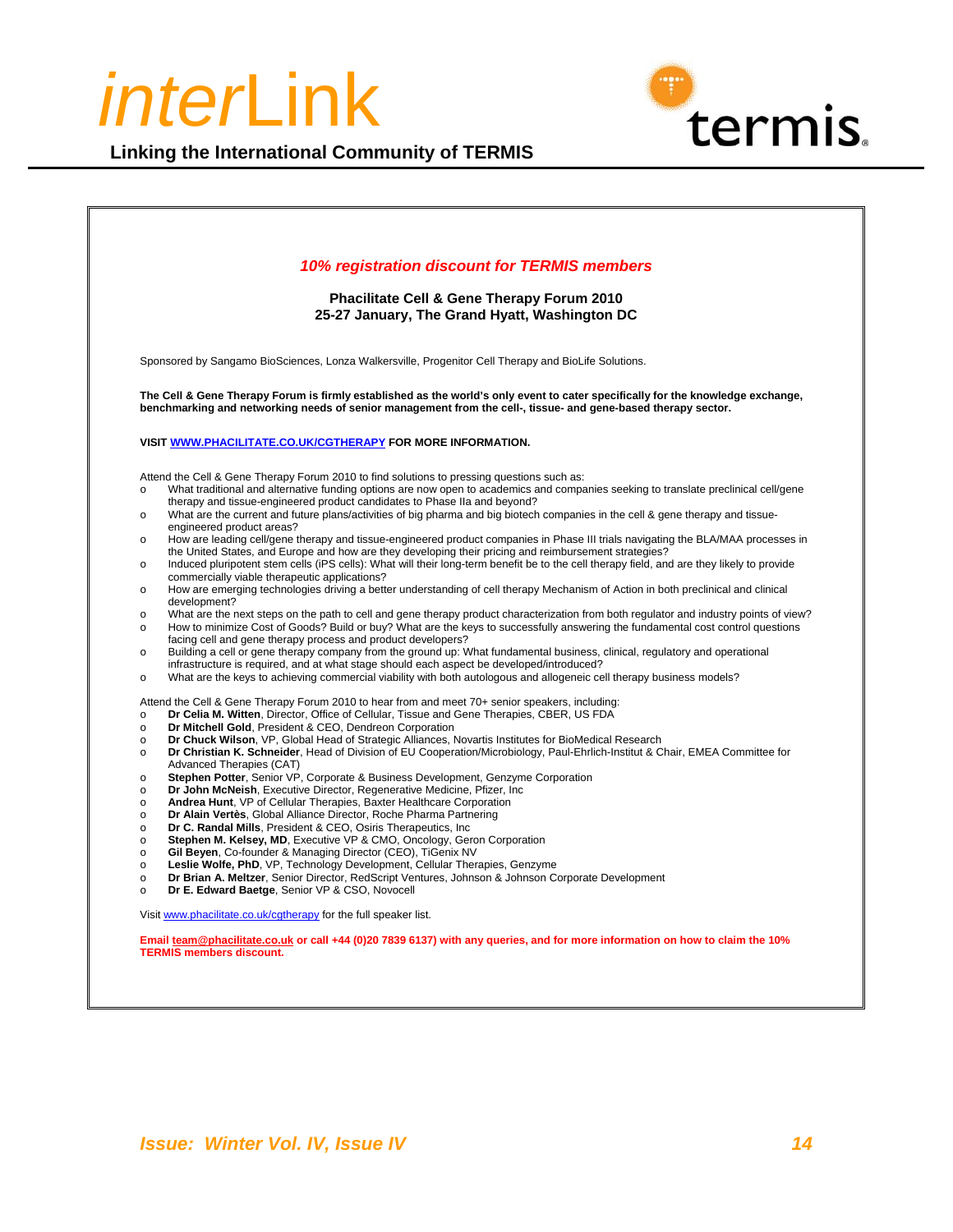



Mary Ann Liebert, Inc. & publishers

## www.liebertpub.com

#### SUBSCRIBE TODAY!

#### **Tissue Engineering, Parts A, B, & C - The Official Journal of TERMIS Expanding to 24 issues in 2010!**

Members of TERMIS may purchase a print subscription to the journal, Tissue Engineering, Parts A, B, & C, at a discounted membership rate. The Journal is published by Mary Ann Liebert, Inc., publishers, and is the Official Journal of TERMIS (Tissue Engineering and Regenerative Medicine International Society). TERMIS has no affiliationr with the journal entitled Tissue Engineering and Regenerative Medicine published by John Wiley & Sons.

For further information on the journal, Tissue Engineering, Parts A, B, & C, and to view information on other journals published by Mary Ann Liebert, Inc. please visit the Tissue Engineering website.

#### *Tissue Engineering, Parts A, B, & C* **— 2010 Subscription Rates**

Tissue Engineering is expanding in 2010 due to the continued increase in the numbers of excellent reviews and methods papers. Part B: Reviews and Part C: Methods will each publish 6 issues per year, in addition to the 12 issues of Tissue Engineering, Part A, for a total of 24 issues. Tissue Engineering (Part A) has traditionally focused on hypothesis-driven scientific reports. The Reviews and Methods journals enable the flagship Tissue Engineering to bring these valuable papers to the readership on a much larger scale. As the Official publication of TERMIS, Mary Ann Liebert, Inc., publishers is pleased to offer Members a special print subscription price to Tissue Engineering, Parts A, B & C to supplement their online access.

#### *Special prices for TERMIS members to upgrade to a PRINT subscription:*

Print: \$249.00 US & Canada; \$309.00 outside US (Online Journal content is included with membership and available through TERMIS website) --------------------------------------------------------------------

Tissue Engineering, Part A Co-Editors: Antonios G. Mikos and Peter C. Johnson

The flagship journal provides a fundamental understanding of structure-function relationships in normal and pathologic tissues with the ultimate goal of developing biological substitutes. The Journal brings together scientific and medical experts in the fields of biomedical engineering, biomaterials science, molecular and cell biology, genetic engineering, and surgery to present and discuss advances in this emerging field.

Tissue Engineering, Part B, Reviews Co-Editors: John P. Fisher, Antonios G. Mikos, and Peter C. Johnson

This journal meets the urgent need for high-quality review papers due to the rapid expansion of the field. The Journal presents critical discussions, analyses, and concise summaries of research in different aspects of the field to assess where we are now and future directions.